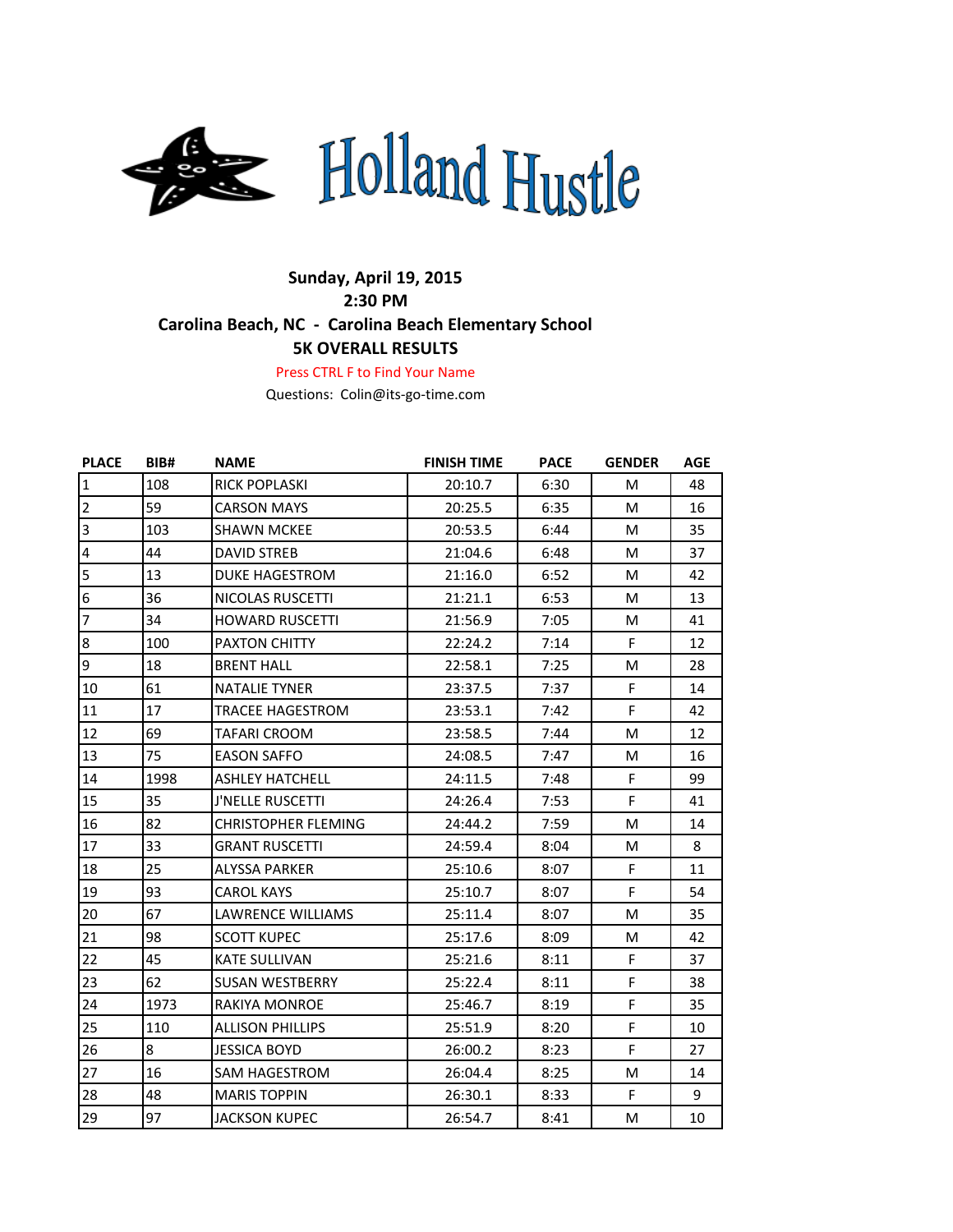| 30 | 7    | <b>JULIA BOOS</b>           | 27:22.2 | 8:50  | F  | 9              |
|----|------|-----------------------------|---------|-------|----|----------------|
| 31 | 5    | <b>ALAINA BOOS</b>          | 27:23.2 | 8:50  | F  | 8              |
| 32 | 12   | <b>TUCKER GLEATON</b>       | 27:34.2 | 8:54  | м  | 9              |
| 33 | 6    | <b>JIM BOOS</b>             | 27:45.7 | 8:57  | М  | 41             |
| 34 | 66   | <b>BLAIR WILLIAMS</b>       | 28:02.0 | 9:03  | F  | 29             |
| 35 | 14   | HANA HAGESTROM              | 28:20.8 | 9:08  | F  | 10             |
| 36 | 87   | <b>JODIE JOHNSON</b>        | 28:24.3 | 9:10  | F  | 50             |
| 37 | 104  | <b>HOLLY MCKEE</b>          | 28:29.7 | 9:11  | F  | 8              |
| 38 | 43   | <b>KRISTINE SMITH</b>       | 28:52.2 | 9:19  | F  | 43             |
| 39 | 102  | <b>NOELLE DAVIES</b>        | 29:02.4 | 9:22  | F  | 11             |
| 40 | 52   | <b>MONICA WILSON</b>        | 29:12.3 | 9:25  | F  | 45             |
| 41 | 39   | <b>ELLE SAWYER</b>          | 29:12.9 | 9:25  | F  | 9              |
| 42 | 74   | ANNALISE SAFFO              | 29:13.5 | 9:25  | F  | 10             |
| 43 | 41   | LOU SAWYER                  | 29:14.2 | 9:26  | M  | 48             |
| 44 | 24   | <b>DYLAN PARK</b>           | 29:35.6 | 9:33  | M  | 8              |
| 45 | 31   | <b>BROOKE PLETCHER</b>      | 29:36.4 | 9:33  | F  | 9              |
| 46 | 70   | MAGGIE BELLAMY              | 29:45.3 | 9:36  | F  | 54             |
| 47 | 71   | KAITLYN VANSCOY             | 29:49.3 | 9:37  | F  | $\overline{7}$ |
| 48 | 72   | <b>KELLI VANSCOY</b>        | 29:50.7 | 9:37  | F  | 43             |
| 49 | 65   | JAKE WILCOX                 | 29:56.3 | 9:39  | М  | 13             |
| 50 | 53   | <b>APRIL ARGILLO</b>        | 30:04.0 | 9:42  | F  | 38             |
| 51 | 38   | <b>ASPEN SAWYER</b>         | 30:05.8 | 9:42  | F  | 8              |
| 52 | 47   | <b>GARY TOPPIN</b>          | 30:09.7 | 9:44  | м  | 43             |
| 53 | 96   | TAJ MONROE                  | 30:31.2 | 9:51  | м  | 11             |
| 54 | 78   | <b>GARRETT SHUTTLEWORTH</b> | 30:31.5 | 9:51  | M  | 12             |
| 55 | 76   | <b>STEVE SHUTTLEWORTH</b>   | 30:31.5 | 9:51  | М  | 54             |
| 56 | 79   | <b>MATTHEW SHUTTLEWORTH</b> | 30:48.4 | 9:56  | М  | 13             |
| 57 | 19   | <b>CHRISTY HARRIS</b>       | 31:03.2 | 10:01 | F  | 41             |
| 58 | 30   | <b>BRANDY PLETCHER</b>      | 31:11.6 | 10:04 | F  | 44             |
| 59 | 101  | <b>ALAN SANDRIN</b>         | 32:21.8 | 10:26 | M  | 41             |
| 60 | 88   | <b>BILL JOHNSON</b>         | 32:27.6 | 10:28 | M  | 51             |
| 61 | 60   | CHRISTINA MAYS              | 32:53.1 | 10:36 | F  | 12             |
| 62 | 46   | <b>AVA TOPPIN</b>           | 32:53.2 | 10:36 | F  | 10             |
| 63 | 32   | AUBRIANNA RUSCETTI          | 33:01.6 | 10:39 | F  | 10             |
| 64 | 90   | <b>IRELAND SAWYER</b>       | 33:30.3 | 10:48 | M  | 7              |
| 65 | 111  | <b>HAVANAH CHMIEL</b>       | 33:30.6 | 10:48 | F. | 99             |
| 66 | 112  | SOLANA CHMIEL               | 33:53.4 | 10:56 | F  | 99             |
| 67 | 49   | <b>NAN TOPPIN</b>           | 34:00.2 | 10:58 | F. | 46             |
| 68 | 63   | <b>BOB WILCOX</b>           | 34:04.8 | 10:59 | М  | 50             |
| 69 | 1911 | <b>CHASE DEAN</b>           | 34:13.4 | 11:02 | М  | 9              |
| 70 | 15   | <b>JUDY HAGESTROM</b>       | 34:13.5 | 11:02 | F. | 74             |
| 71 | 1944 | <b>AVERY SAFFO</b>          | 34:29.8 | 11:07 | M  | 8              |
| 72 | 26   | DIANE PARKER                | 34:38.9 | 11:10 | F  | 50             |
| 73 | 73   | LYNNE SAFFO                 | 34:38.9 | 11:10 | F. | 48             |
| 74 | 95   | <b>ELLIE KURTZ</b>          | 34:40.2 | 11:11 | F  | 15             |
| 75 | 64   | FRAN WILCOX                 | 35:19.9 | 11:24 | F  | 50             |
| 76 | 58   | <b>BLAINE MAYS</b>          | 35:51.8 | 11:34 | M  | 10             |